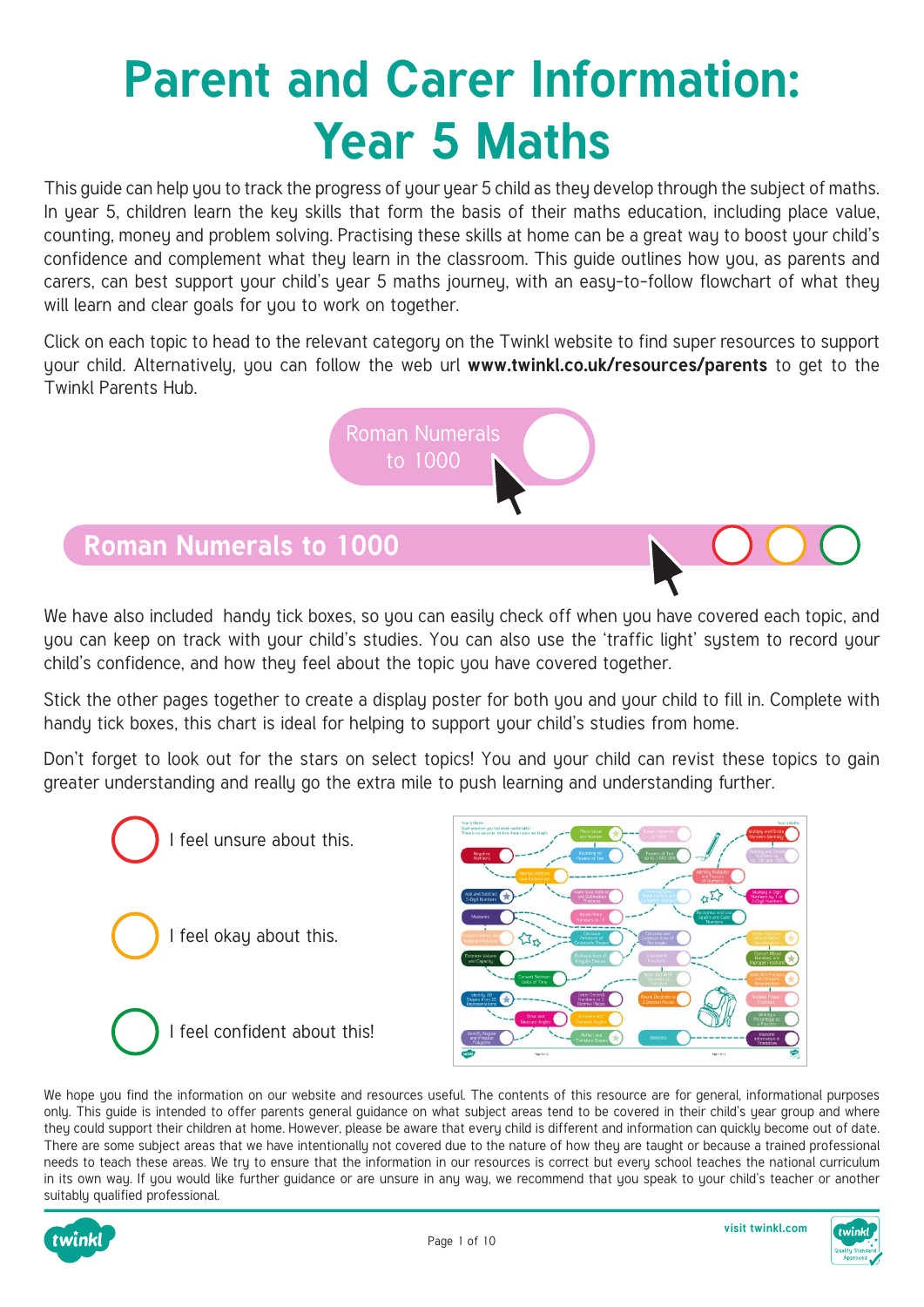### **Place Value and Number**

[Your child can read and write numbers up to 1 000 000. They can make comparisons between numbers and](https://www.twinkl.co.uk/resources/maths-school-years-parents/number-and-place-value-maths-main-subjects-parents/year-5-ages-9-10-number-and-place-value-maths-main-subjects-parents)  place them in size order.

### **Roman Numerals to 1000**

[Your child can read Roman numerals up to 1000. They can also recognise years written in Roman numerals.](https://www.twinkl.co.uk/resources/age-specific-resources-parents/maths-school-years-parents/roman-numerals-maths-main-subjects-parents)

### **Multiply and Divide Numbers Mentally**

[Your child can use their knowledge of times tables and number facts to multiply and divide numbers in](https://www.twinkl.co.uk/resources/maths-school-years-parents/multiplication-and-division-maths-main-subjects-parents/year-5-ages-9-10-multiplication-and-division-maths-main-subjects-parents)  their heads.

### **Negative Numbers**

[Your child can count up and down through 0. They can count using negative numbers and use them in](https://www.twinkl.co.uk/resources/maths-school-years-parents/negative-numbers-maths-main-subjects-parents/negative-numbers-year-5-ages-9-10-maths-main-subjects-parents)  context. For example, your child could use them to read a thermometer accurately.

### **Rounding to Powers of Ten**

Your child can round numbers to the nearest 10, 100, 1000, 10 000, 100 000. They can do this with any number up to 1 000 000.

### **Powers of Ten up to 1 000 000**

[Your child can count up or down in groups of 10, 100, 1000, 10 000 or 100 000 from any given number.](https://www.twinkl.co.uk/resource/t2-m-41496-year-5-counting-in-powers-of-10-place-value-maths-mastery-game)  This means they can take any number, up to 1 000 000, and count in powers of ten from that number. For example, counting in hundreds: 3482, 3582, 3682, 3782; or counting in groups of thousands: 14 711, 15 711, 16 711.

### **[Multiply and Divide Numbers by 10, 100 and 1000](https://www.twinkl.co.uk/resources/maths-school-years-parents/multiplication-and-division-maths-main-subjects-parents/year-5-ages-9-10-multiplication-and-division-maths-main-subjects-parents)**

Your child can multiply and divide any number by 10, 100 or 1000. This also includes multiplying and dividing decimal numbers, using their knowledge of place value.

### **Mental Addition and Subtraction**

[Your child can use their knowledge of number to add and subtract larger numbers in their heads, without](https://www.twinkl.co.uk/resources/maths-school-years-parents/addition-and-subtraction-maths-main-subjects-parents/addition-and-subtraction-year-5-ages-9-10-parents)  written methods. For example, 252 + 341 = 593.

### **[Identify Multiples and Factors of Numbers](https://www.twinkl.co.uk/resource/cfe2-m-88-find-the-factors-activity-sheet)**

Your child can recognise multiples and factors of numbers. This means that they can recognise numbers that appear in a certain times table or can be divided by a certain number. For example, the factors of 20 are 1, 2, 4, 5, 10 and 20. All these numbers can be multiplied in some way to make 20.









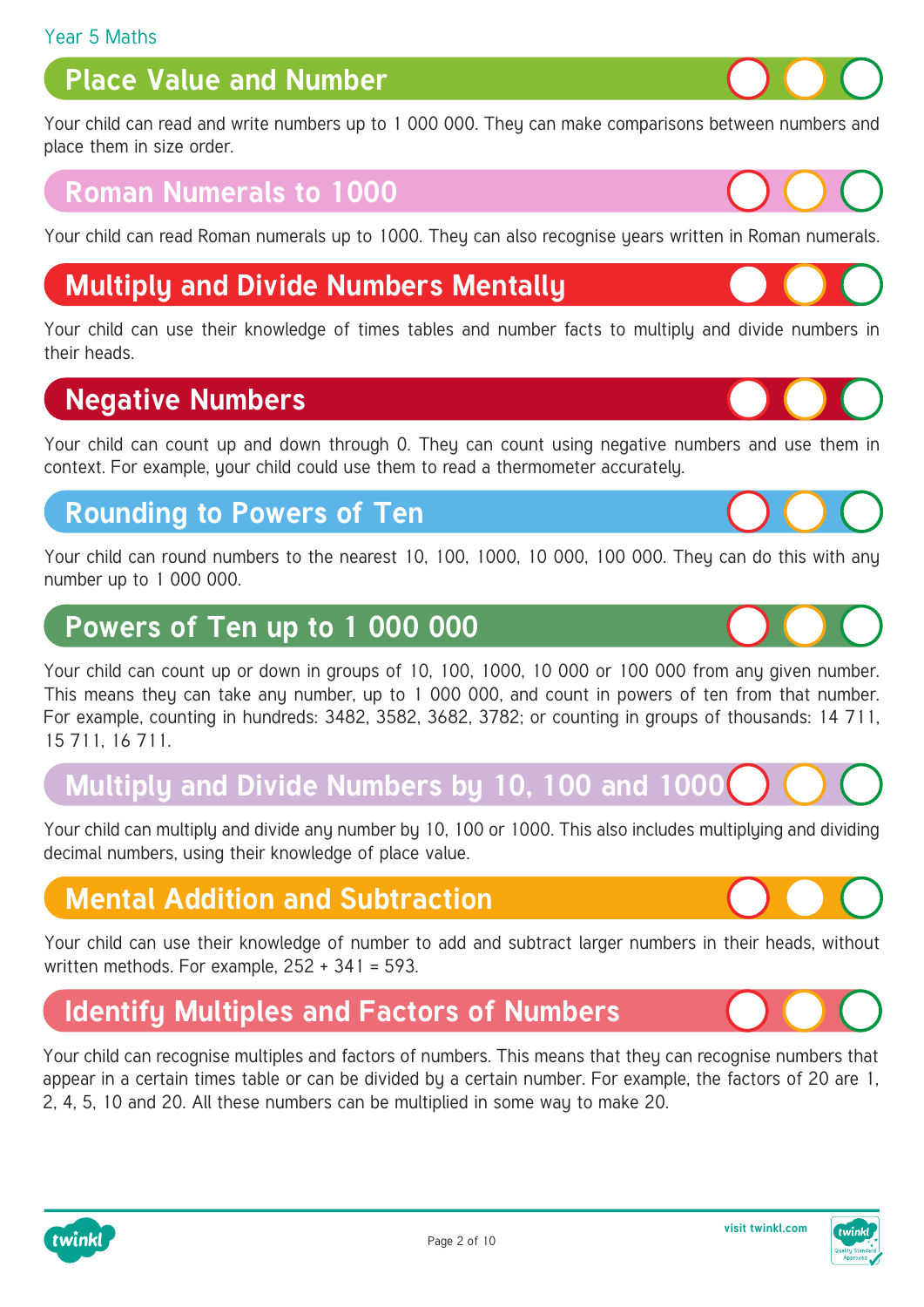### **Add and Subtract 5-Digit Numbers**

[Your child can use written methods of maths to add and subtract numbers with more than 4 digits. For example:](https://www.twinkl.co.uk/resources/maths-school-years-parents/addition-and-subtraction-maths-main-subjects-parents/addition-and-subtraction-year-5-ages-9-10-parents)  12719

+ 14552

### **[Multi-Step Addition and Subtraction Problems](https://www.twinkl.co.uk/resource/tp2-m-41280-multi-step-word-problems-activity-sheet)**

Your child can use their knowledge of number, place value, addition and subtraction to solve problems. These problems will be multi-step problems, meaning they will have to carry out more than one task to find the answer to the question.

### **[Prime Numbers and Factors and Composite Numbers](https://www.twinkl.co.uk/resources/maths-school-years-parents/prime-numbers-maths-main-subjects-parents/prime-numbers-year-5-ages-9-10-maths-main-subjects-parents)**

Your child can recognise the language of prime numbers, prime factors and composite numbers. They understand what these phrases mean and can explain to someone else what they are. A prime number is any number that can only be divided by itself or 1. Prime factors are prime numbers that multiply together to make another number. For example, the prime factors of 10 are 5 and 2 because 5 x 2 = 10 and 5 and 2 are prime numbers. Composite numbers are numbers that aren't prime numbers.

### **[Multiply 4-Digit Numbers by 1 or 2-Digit Numbers](https://www.twinkl.co.uk/resources/maths-school-years-parents/multiplication-and-division-maths-main-subjects-parents/year-5-ages-9-10-multiplication-and-division-maths-main-subjects-parents)**

Your child can use written methods to multiply numbers up to 4 digits by a 1-digit or 2-digit number. For example, 1253

× 15

| $3 \times 5 = 15$     |  |
|-----------------------|--|
| $50 \times 5 = 250$   |  |
| $200 \times 5 = 1000$ |  |
| $1000 * 5 = 5000$     |  |
| 6265                  |  |

| $3 \times 10 = 30$       |   | $= 15$  |
|--------------------------|---|---------|
| $50 \times 10 = 500$     |   | $= 250$ |
| $200 \times 10 = 2000$   | ╈ | 1000    |
| $1000 \times 10 = 10000$ |   | 5000    |
| 12 530                   |   | 6265    |
|                          |   |         |

### **Measures**

[Your child can recognise the links between the different units of measurement. For example, how many cm](https://www.twinkl.co.uk/resources/maths-school-years-parents/measurement-dimensions-mass-capacity-maths-main-subjects-parents/measurement-dimensions-mass-and-capacity-year-5-ages-9-10-maths-main-subjects-parents)  in a m, how many m in a km or how many g in a kg. They can use this information to convert between the measures (e.g. 50mm = 5cm = 0.05m).

### **Recall Prime Numbers to 19**

[Your child can remember all the prime numbers up to 19. These are 2, 3, 5, 7, 11, 13, 17 and 19. They can](https://www.twinkl.co.uk/resource/t2-m-2448-recalling-prime-numbers-0-19-activity-sheet)  also work out if any number up to 100 is a prime number.

### **[Recognise and Use Square and Cube Numbers](https://www.twinkl.co.uk/resource/t2-m-2453-using-and-recognising-square-and-cube-numbers-activity-sheet)**

Your child can identify square and cube numbers. For example, some of the cube numbers are 1, 8, 27, 64, 125. This is because  $1 \times 1 \times 1 = 1$ ;  $2 \times 2 \times 2 = 8$ ;  $3 \times 3 \times 3 = 27$ .



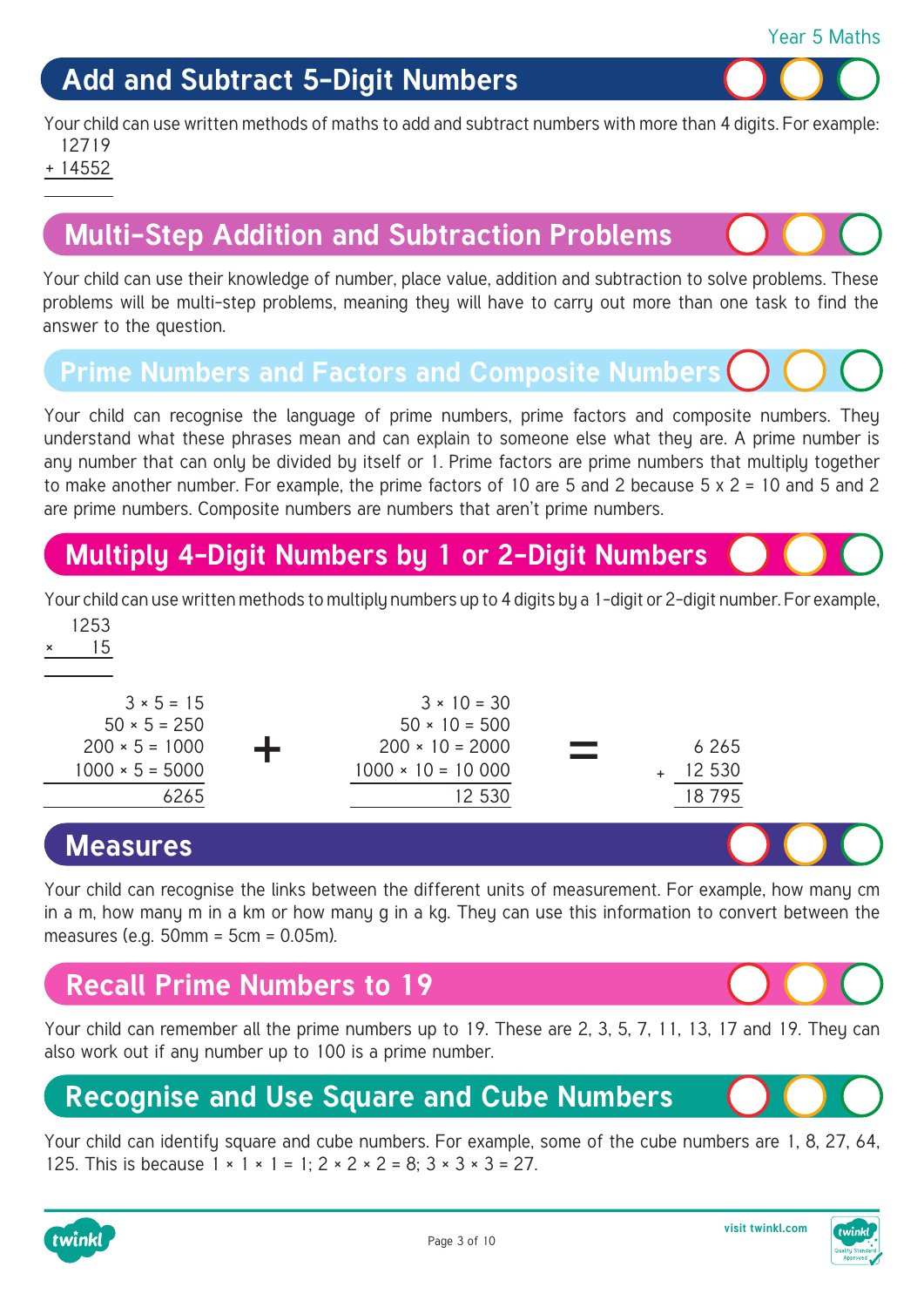### **Compare Metric and Imperial Measures**

[Your child will recognise common imperial units of measure such as inches, pounds and pints. They will be](https://www.twinkl.co.uk/resource/t2-m-41342-year-5-convert-metric-and-imperial-measures-activity-sheets)  able to work out the approximate equivalent to metric measurements (for example, 1 inch = 2.5 cm, 3 inches  $= 7.5$  cm, 1 pint  $= 568$  ml).

### **[Calculate Perimeter of Composite Shapes](https://www.twinkl.co.uk/resources/maths-school-years-parents/area-and-perimeter-maths-main-subjects-parents/area-and-perimeter-year-5-ages-9-10-maths-main-subjects-parents)**

Your child can measure the perimeter (outside) of a shape. They can work out the perimeter of shapes that are made up of more than one rectangular shape, by working out the length of missing sides then adding them all together.

### **[Order Fractions with Different Denominators](https://www.twinkl.co.uk/resources/maths-school-years-parents/fractions-maths-main-subjects-parents/fractions-year-5-ages-9-10-fractions-maths-main-subjects-parents)**

Your child can make comparisons between fractions with different denominators (bottom number), convert them to the same denominator and then place them into size order. For example,  $\frac{1}{3}$ ,  $\frac{4}{6}$ ,  $\frac{6}{12}$  =  $\frac{4}{12}$ ,  $\frac{8}{12}$ ,  $\frac{6}{12}$  then place these in size order. 3 4 6 6 12 4 12 8 12 6 12

### **Estimate Volume and Capacity**

Your child can estimate the capacitu of a container of liquid. They can make sensible quesses to how much liquid a container can hold. They can also use cubes to build cuboids and use this representation to estimate the volume of a shape.

### **Estimate Area of Irregular Shapes**

[Your child can estimate the area of irregular shapes. They can estimate the lengths and widths of different](https://www.twinkl.co.uk/resources/maths-school-years-parents/area-and-perimeter-maths-main-subjects-parents/area-and-perimeter-year-5-ages-9-10-maths-main-subjects-parents)  parts of the shape and use this information to create a sensible estimate for the area.

### **Equivalent Fractions**

Your child can recognise fractions that are equal to one another (for example,  $\frac{4}{8}$  is equivalent to  $\frac{1}{2}$ ,  $\frac{2}{4}$ ,  $\frac{3}{6}$ ,  $\frac{5}{10}$ ,  $\frac{6}{12}$ ). They can demonstrate this in a number of different ways, including diagrams, number statements and using objects. 4 8 1 2 2 4 3 Four critic carried grips machines that are equal to one another (for example,  $\frac{1}{8}$  is equivalent to  $\frac{1}{2}$ ,  $\frac{1}{4}$ ,  $\frac{1}{6}$ ). Then can demonstrate this in a number of different wave including diagrams, numbe 10 6 12

### **[Convert Mixed Numbers and Improper Fractions](https://www.twinkl.co.uk/resources/maths-school-years-parents/fractions-maths-main-subjects-parents/fractions-year-5-ages-9-10-fractions-maths-main-subjects-parents)**

Your child can explain what a mixed number and improper fraction is. They recognise the relationship between them and use this information to convert between mixed numbers and improper fractions (e.g.  $1\frac{1}{3} = \frac{4}{3}$ ;  $2\frac{4}{6} = \frac{16}{6}$ ). 3 6 16 6 4 3

### **Convert Between Units of Time**

Your child can solve problems that involve converting between units of time. This can recognise how many hours in a day or week, how many days and weeks in a month and how many days and weeks in a year. They can use this information to solve problems and give answers in different time scales. For example, giving the answer in numbers of daus and weeks.





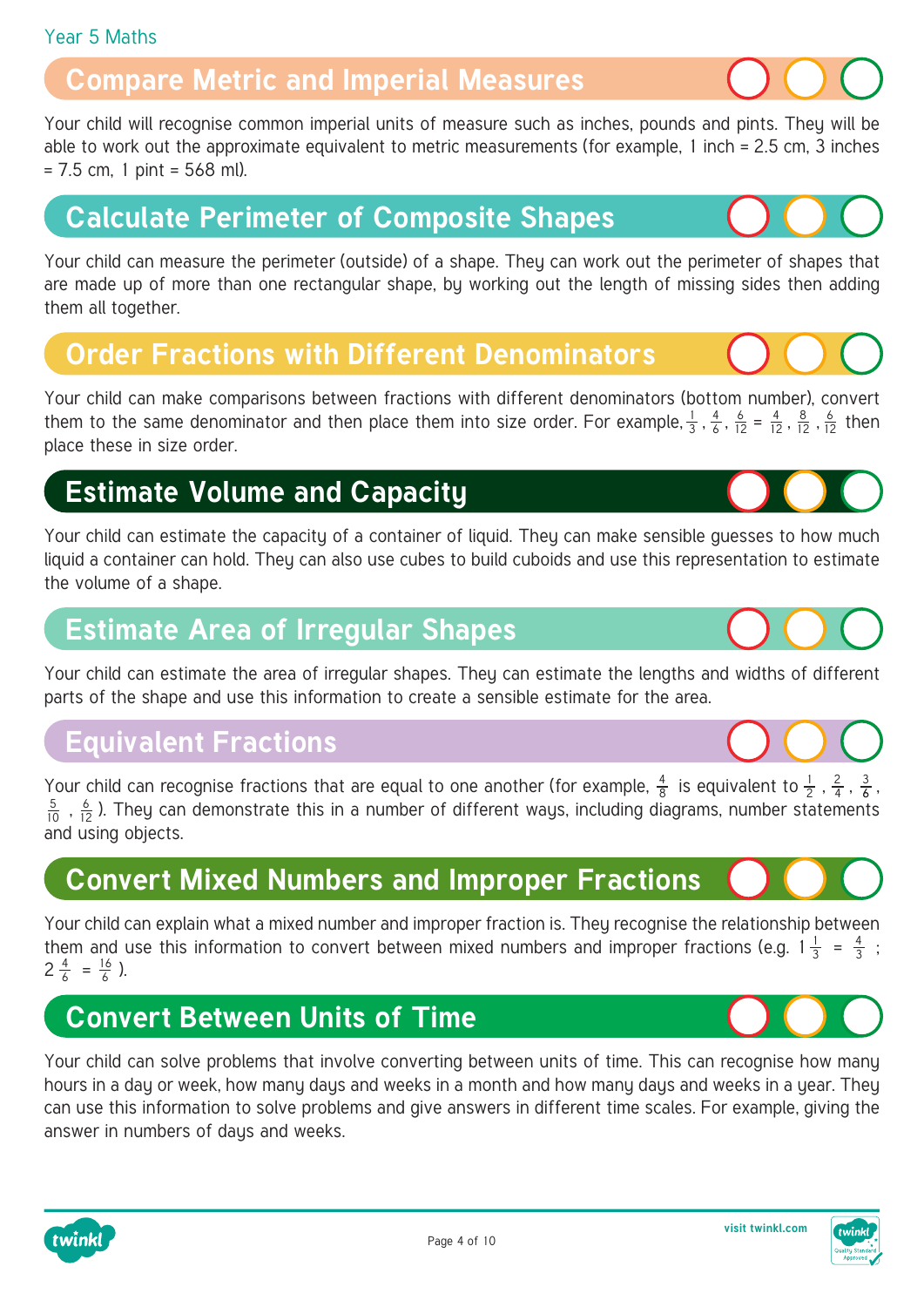Year 5 Maths

### **Read and Write Decimals as Fractions**

[Your child can identify the link between decimal numbers and fractions. They can represent fractions as](https://www.twinkl.co.uk/resources/maths-school-years-parents/decimals-maths-main-subjects-parents/decimals-year-5-ages-9-10-maths-main-subjects-parents)  decimals and vice versa (for example,  $\frac{1}{5}$  = 0.2;  $\frac{1}{2}$  = 0.5;  $\frac{3}{4}$  = 0.75). 5 1 2 3 4

### **[Sums with Fractions with Differnt Denominators](https://www.twinkl.co.uk/resources/maths-school-years-parents/fractions-maths-main-subjects-parents/fractions-year-5-ages-9-10-fractions-maths-main-subjects-parents)**

Your child can add and subtract fractions that have different denominators (bottom number). They can convert the fractions to the same denominator, then add or subtract from there (e.g.  $\frac{3}{8} + \frac{8}{24} = \frac{9}{24} + \frac{8}{24} = \frac{17}{24}$  ). 8 9 24 8 24 17 24 8 24

### **[Identify 3D Shapes from 2D Representations](https://www.twinkl.co.uk/resources/age-specific-resources-parents/maths-school-years-parents/3d-shapes-maths-main-subjects-parents)**

Your child can recognise and name 3D shapes. They can describe the properties of 3D shapes and also recognise them when presented in flat, unfolded 2D form.

### **[Order Decimal Numbers to Three Decimal Places](https://www.twinkl.co.uk/resources/maths-school-years-parents/decimals-maths-main-subjects-parents/decimals-year-5-ages-9-10-maths-main-subjects-parents)**

Your child can read and write numbers with up to three decimal places. They can then make comparisons between these numbers and place them in size order.

### **Round Decimals to Two Decimal Places**

[Your child can round decimal numbers with two decimal places to the nearest whole number and to one](https://www.twinkl.co.uk/resources/maths-school-years-parents/decimals-maths-main-subjects-parents/decimals-year-5-ages-9-10-maths-main-subjects-parents)  decimal place. For example, 3.28 = 3 to the nearest whole number and 3.3 to one decimal place.

### **Multiply Proper Fractions**

Your child can multiply proper fractions and mixed numbers by whole numbers. For example,  $\frac{2}{5} \times 3 = \frac{6}{5}$  or  $1\frac{1}{5}$ ; 2  $\frac{1}{4}$  × 6 =  $\frac{54}{4}$ . 5 6 5 5 1 4 54 4

### **Draw and Measure Angles**

[Your child can use a protractor to draw angles of a given size accurately. They can also use protractors to](https://www.twinkl.co.uk/resources/maths-school-years-parents/angles-coordinates-maths-main-subjects-parents/angles-and-coordinates-year-5-ages-9-10-maths-main-subjects-parents)  measure angles and identify how many degrees they are.

### **Estimate and Compare Angles**

[Your child can estimate the size of angles. They recognise if an angle is an acute \(less than 90 degrees\),](https://www.twinkl.co.uk/resources/maths-school-years-parents/angles-coordinates-maths-main-subjects-parents/angles-and-coordinates-year-5-ages-9-10-maths-main-subjects-parents)  obtuse (between 90 and 180 degrees) or reflex (greater than 180 degrees) angle, then use this information to make sensible estimates to the size of an angle.

### **Writing a Percentage as a Fraction**

[Your child can describe per cent as meaning 'out of every 100'. They can identify percentages as fractions](https://www.twinkl.co.uk/resources/maths-school-years-parents/fractions-maths-main-subjects-parents/fractions-year-5-ages-9-10-fractions-maths-main-subjects-parents)  by using 100 as a denominator (or example,  $50\% = \frac{50}{100}$ ; 25% =  $\frac{25}{100}$ ). 100 50 100

### **Identify Regular and Irregular Polygons**

[Your child can identify if a shape is regular or irregular. A regular shape is a 2D shape where all the sides are the](https://www.twinkl.co.uk/resources/age-specific-resources-parents/maths-school-years-parents/2d-shapes-maths-main-subjects-parents)  same size and all the angles are the same size. An irregular shape is one where the sides and angles are different.



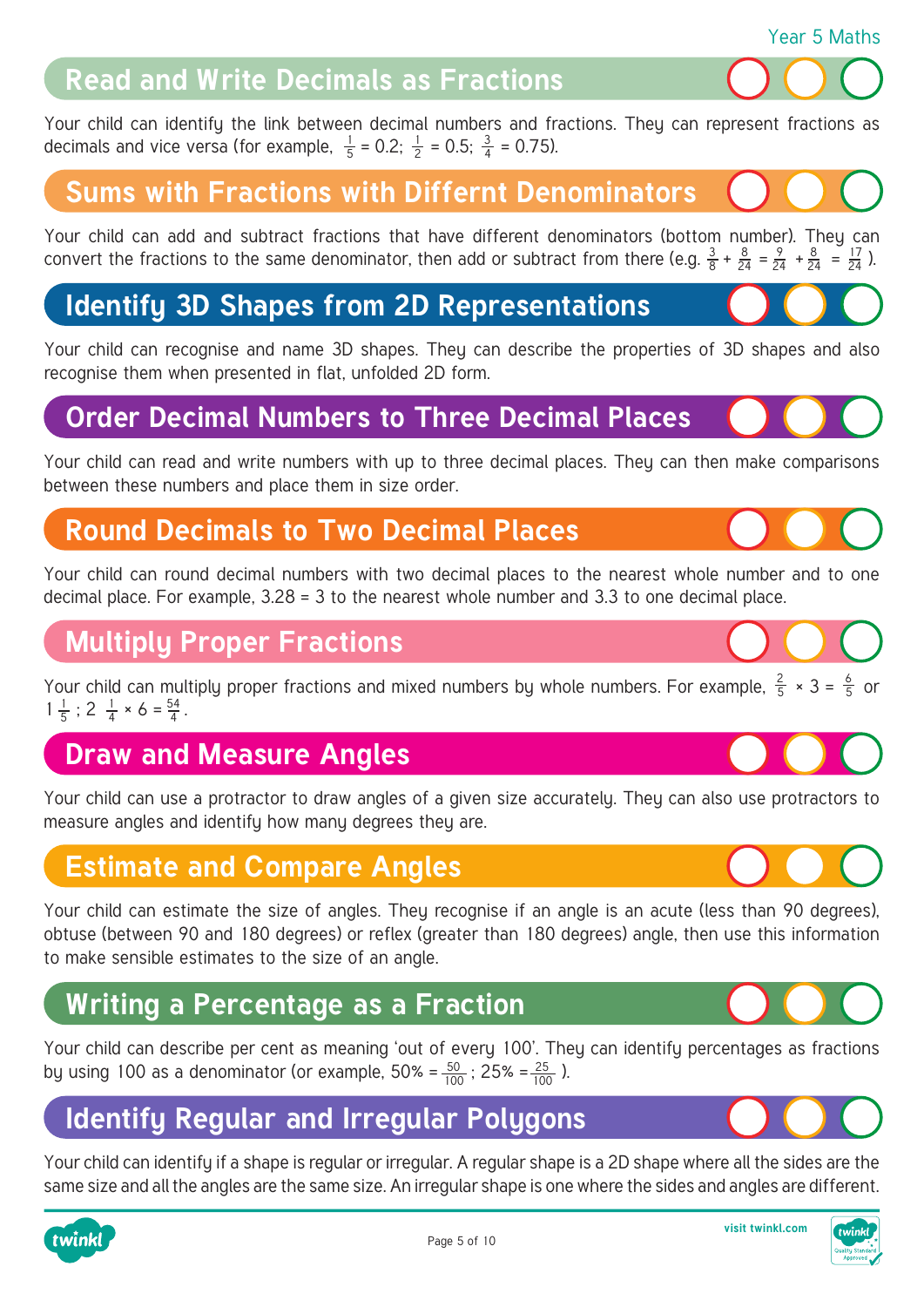[Your child can identify the information found in a line graph. They can interpret the information and answer](https://www.twinkl.co.uk/resources/maths-school-years-parents/statistics-and-data-handling-maths-main-subjects-parents/statistics-and-data-handling-year-5-ages-9-10-maths-main-subjects-parents)  questions about the graph. They can also describe the difference between a line graph and other types of graphs.

### **Interpret Information in Timetables**

[Your child can identify the information found in a timetable. They can interpret the information and answer](https://www.twinkl.co.uk/resource/t2-m-5841-lks2-train-timetable-compare-durations-of-events-differentiated-challenge-card-activity)  questions about the timetable.

**Calculate and Compare Area of Rectangles**

Your child can count squares to find the area of shapes before moving onto finding the area of rectangles using a formula. Your child can find the area of compound shapes through investigation and understands that that the area will always remain the same no matter how many parts a compound shape has been split into.

twinkl



### Year 5 Maths

# **Reflect and Translate Shapes**

[Your child can reflect or translate a shape, then describe its new position. For example, they can do this using](https://www.twinkl.co.uk/resources/maths-school-years-parents/translation-rotation-and-reflection-maths-main-subjects-parents/year-5-ages-9-10-translation-rotation-and-reflection-maths-main-subjects-parents)  coordinates or by describing the movement the shape has made within the translation. They also recognise that although the shape has moved, it hasn't changed, it is still the same shape.





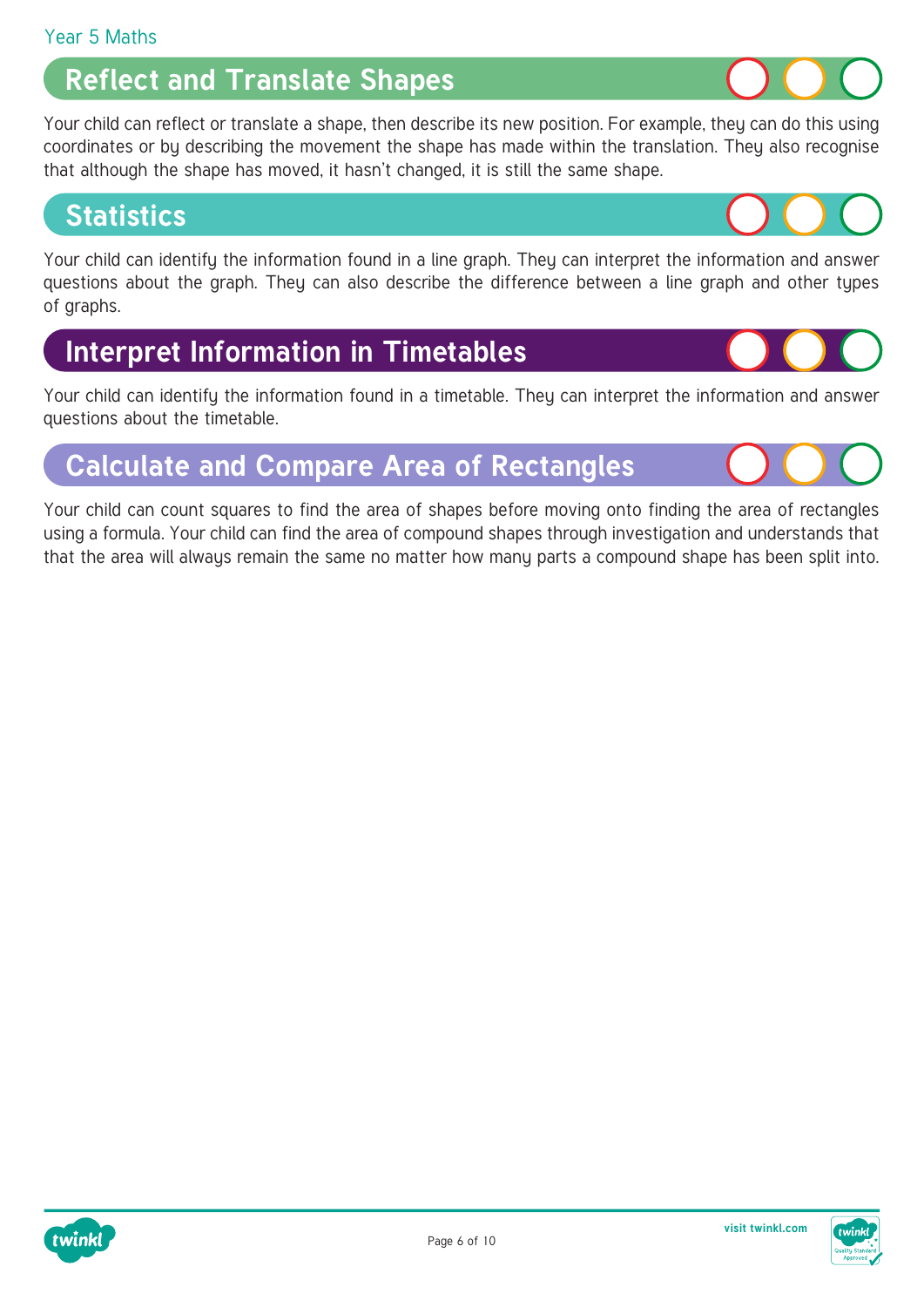Year 5 Maths





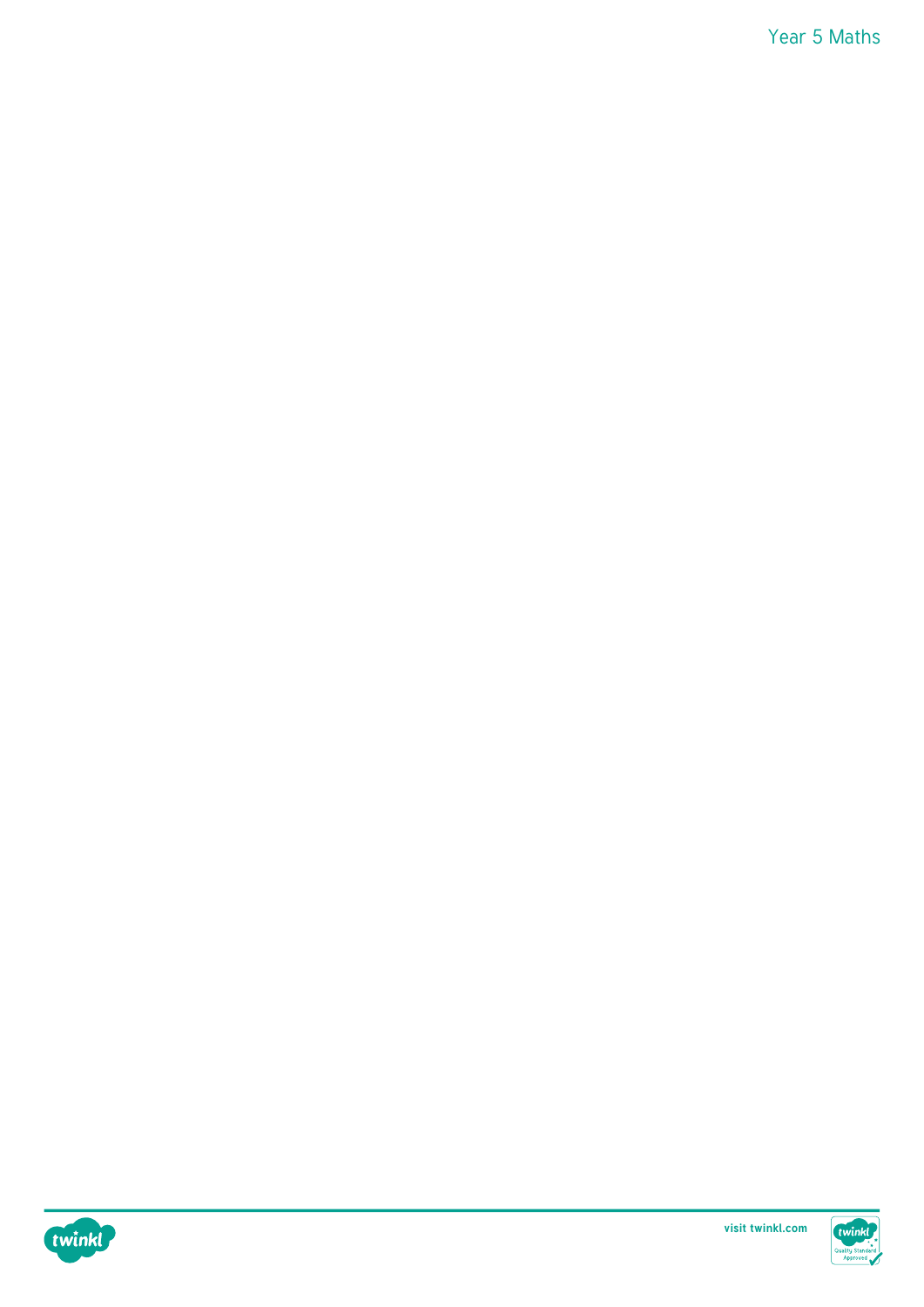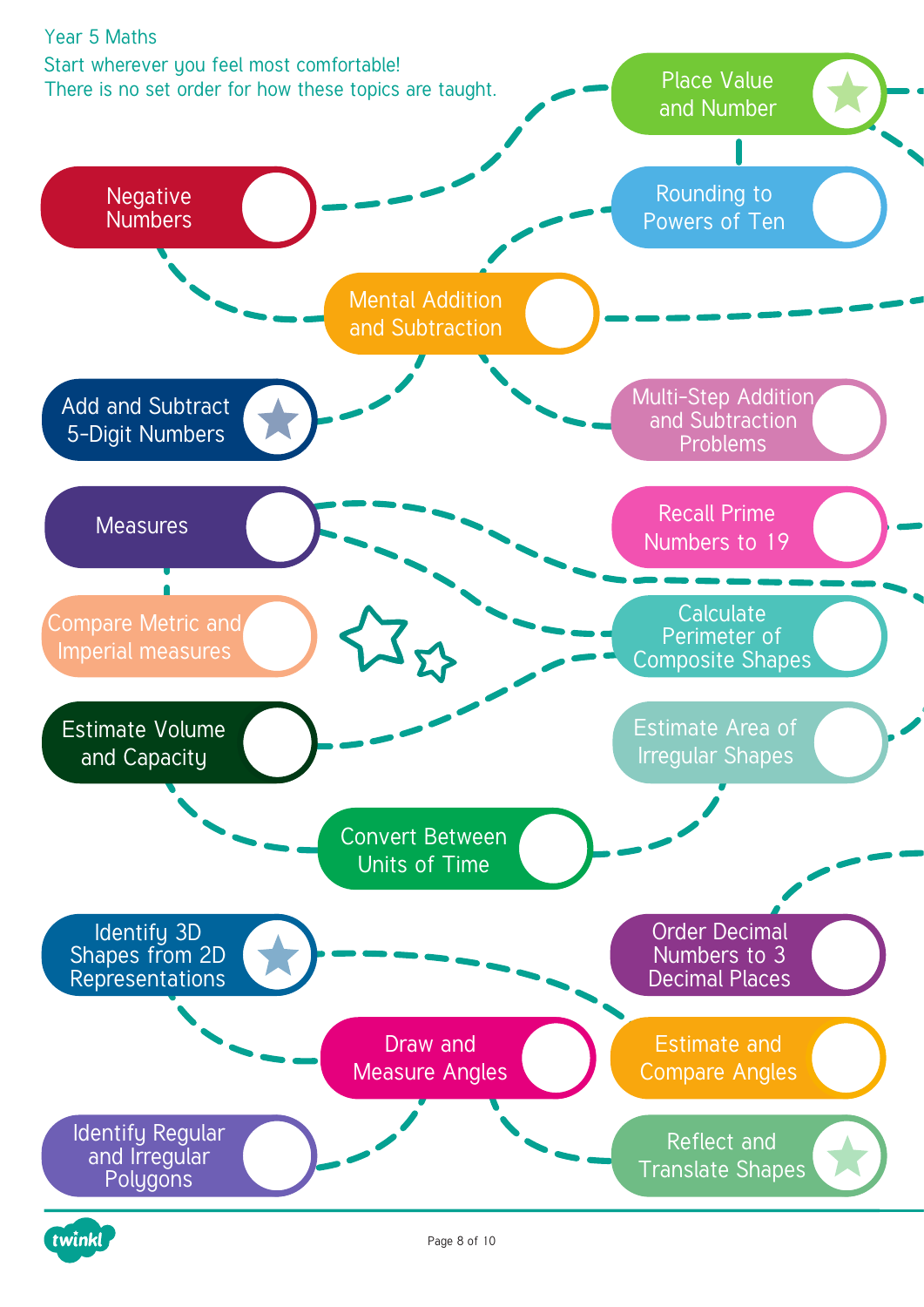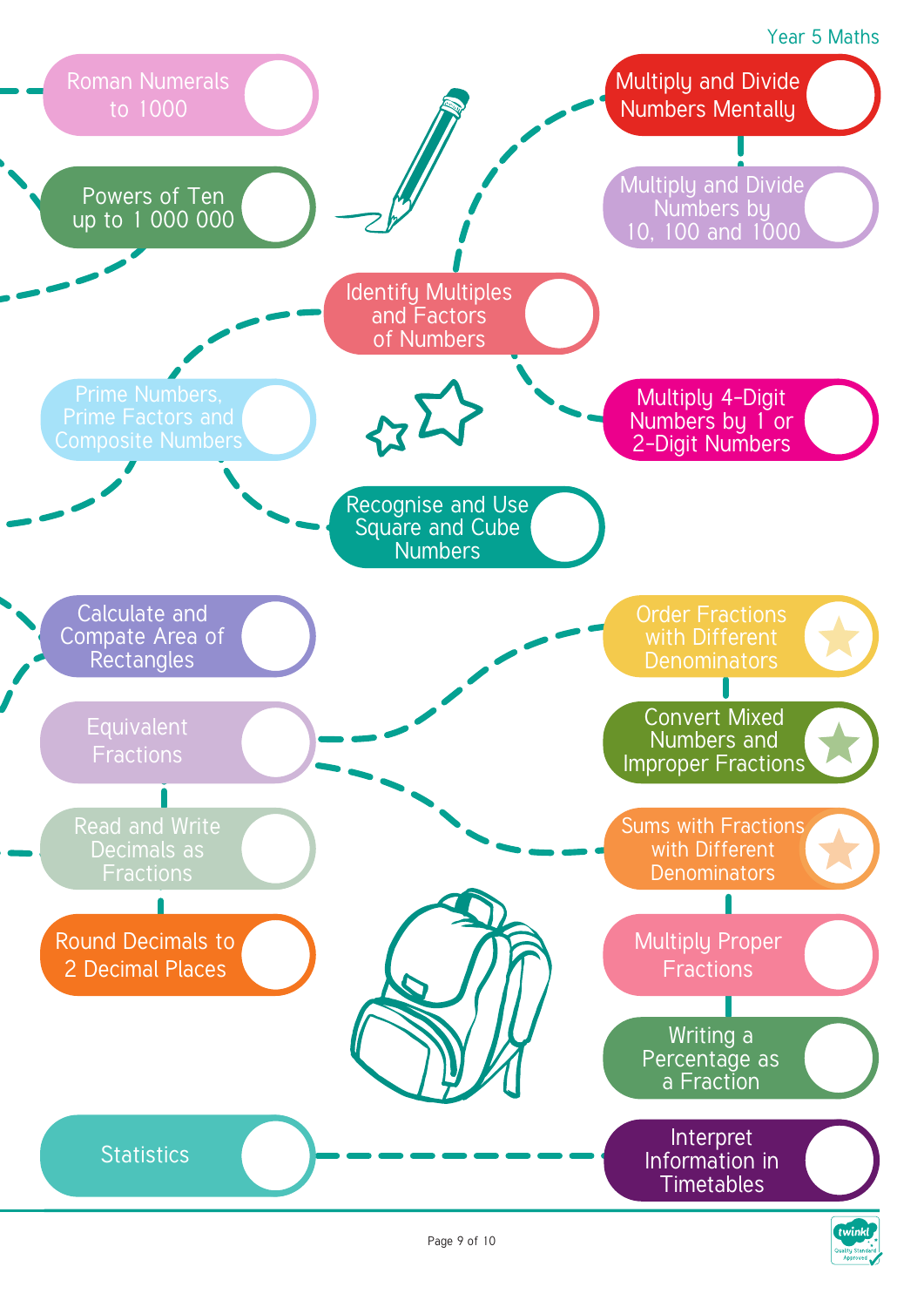## **Above and Beyond**

If you really want to go the extra mile, you and your child can review these sections to gain a greater understanding of each topic and push their learning further.

### **Place Value and Number**

[Your child can solve problems involving thermometers. They can work out changes in temperature and](https://www.twinkl.co.uk/resources/maths-school-years-parents/number-and-place-value-maths-main-subjects-parents/year-5-ages-9-10-number-and-place-value-maths-main-subjects-parents)  calculate differences by counting through 0.

### **Add and Subtract 5-Digit Numbers**

[Your child can round larger numbers to make sensible estimations for answers to addition and subtraction](https://www.twinkl.co.uk/resources/maths-school-years-parents/addition-and-subtraction-maths-main-subjects-parents/addition-and-subtraction-year-5-ages-9-10-parents)  questions. For example,  $1249 + 3413$  estimated =  $1200 + 3400 = 4600$ . Your child will know that the answer will be around 4600.

### **[Order Fractions with Different Denominators](https://www.twinkl.co.uk/resources/maths-school-years-parents/fractions-maths-main-subjects-parents/fractions-year-5-ages-9-10-fractions-maths-main-subjects-parents)**

Your child can use visual representations to order fractions with denominators from different multiples. For example,  $\frac{2}{4}$ ,  $\frac{2}{3}$ ,  $\frac{5}{8}$ ,  $\frac{6}{20}$ . 4 2 3 5 8 6 20

### **[Convert Mixed Numbers and Improper Fractions](https://www.twinkl.co.uk/resources/maths-school-years-parents/fractions-maths-main-subjects-parents/fractions-year-5-ages-9-10-fractions-maths-main-subjects-parents)**

Your child can simplify fractions into their smallest possible version. To simplify a fraction, they can divide the top and bottom number by the highest number that they can both go into. For example,  $\frac{8}{12}$  both 8 and 12 can be divided by 4, so  $\frac{8}{12} = \frac{2}{3}$ . 12 12 2 3

### **[Sums with Fractions with Different Denominators](https://www.twinkl.co.uk/resources/maths-school-years-parents/fractions-maths-main-subjects-parents/fractions-year-5-ages-9-10-fractions-maths-main-subjects-parents)**

Your child can multiply pairs of fractions. They recognise that you have to multiply the numerators by one another and the denominators by one another. For example,  $\frac{1}{4} \times \frac{1}{2} = \frac{1}{8}$ . 4 1 2 1 8

### **[Identify 3D Shapes from 2D Representations](https://www.twinkl.co.uk/resources/age-specific-resources-parents/maths-school-years-parents/3d-shapes-maths-main-subjects-parents)**

Your child can identify what a 3D shape looks like when it is unfolded into a flat, 2D shape. They can use this information to create their own 2D representation of a 3D shape.

### **Reflect and Translate Shapes**

Your child can translate or reflect a shape into the 2<sup>nd</sup> quadrant of an XY grid. They can identify the new coordinates of the shape, including negative numbers.